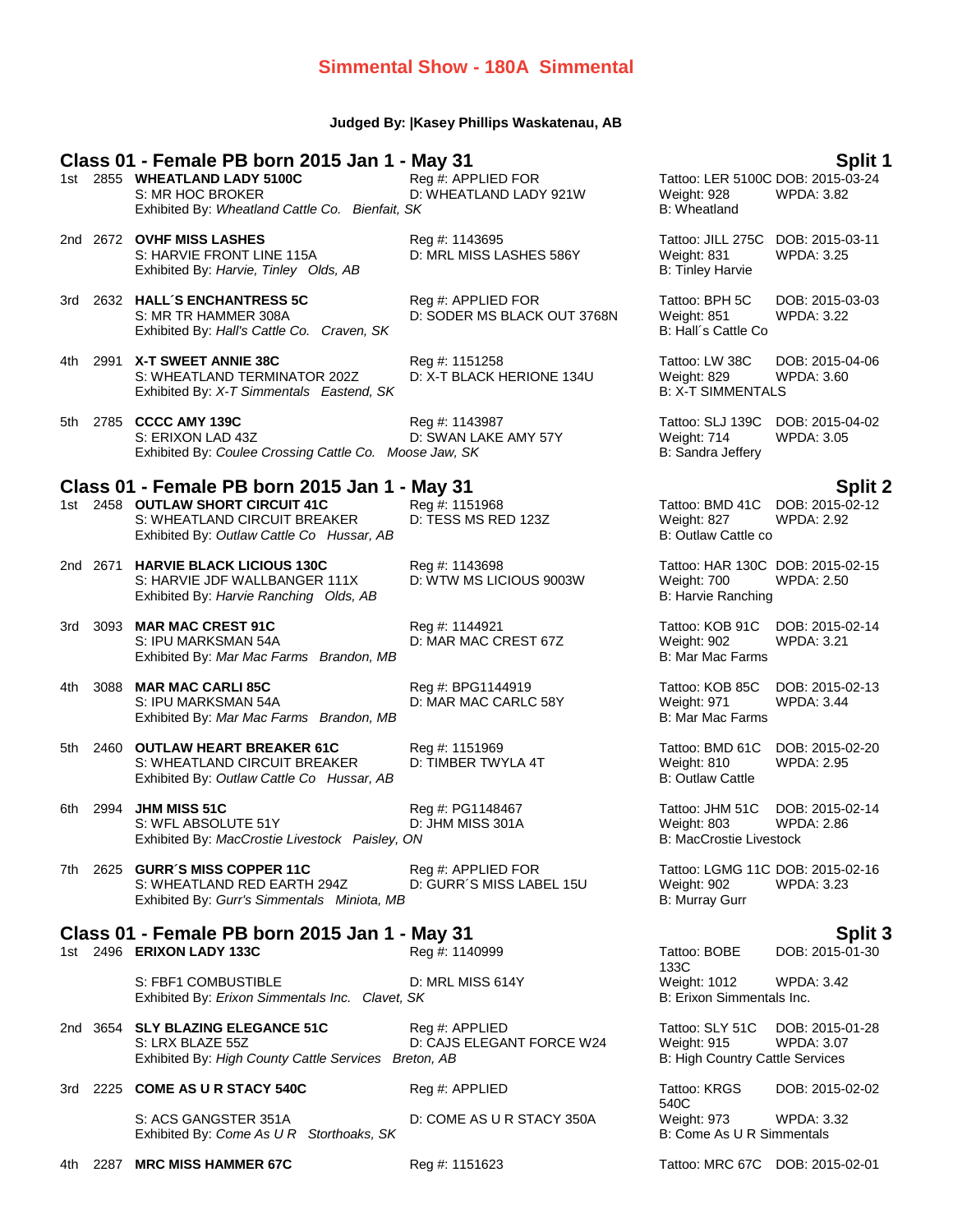|      | S: MR TR HAMMER 308A<br>Exhibited By: M & R Cattle Co. Wimborne, AB                                                                                                                      | D: TWIN CHIEF AVA 62X                             | Weight: 1022<br><b>B: M &amp; R CATTLE CO</b>                                            | WPDA: 3.48                           |
|------|------------------------------------------------------------------------------------------------------------------------------------------------------------------------------------------|---------------------------------------------------|------------------------------------------------------------------------------------------|--------------------------------------|
| 5th  | 2652 WHS CENTERFOLD 103C<br>S: 678150<br>Exhibited By: Hannah Simmentals Didsbury, AB                                                                                                    | Reg #: APPLIED<br>D: 641320                       | Tattoo: WHS 103C DOB: 2015-02-09<br>Weight: 750<br>B: Wade Hannah                        | WPDA: 2.62                           |
| 6th  | 3573 TCW GLAMOUR<br>S: RF NITRO<br>Exhibited By: Twin Meadow Livestock Treherne, MB                                                                                                      | Reg #: 1143946<br>D: TCW RUBY                     | Tattoo: TCW 11C DOB: 2015-02-07<br>Weight: 923<br>B: Twin Meadow Livestock Farms         | <b>WPDA: 3.20</b>                    |
|      | 3185 MS BLACK GOLD CHEERLEADER<br>S: FBF1 COMBUSTIBLE<br>Exhibited By: Black Gold Simmental Lloydminster, SK                                                                             | Reg #: 1149373<br>D: IPU MS GENERAL LEE 192Y      | Tattoo: CLNO 83C DOB: 2015-01-30<br>Weight: 971<br><b>B: Black Gold Simmentals</b>       | <b>WPDA: 3.28</b>                    |
|      | Class 01 - Female PB born 2015 Jan 1 - May 31                                                                                                                                            |                                                   |                                                                                          | <b>Split 4</b>                       |
|      | 1st 2226 COME AS U R JAYDA 530C                                                                                                                                                          | Reg #: APPLIED                                    | Tattoo: KRGS<br>530C                                                                     | DOB: 2015-01-25                      |
|      | S: COME AS U R RED ROCKET<br>Exhibited By: Come As U R Storthoaks, SK                                                                                                                    | D: MRL MISS 2423Z                                 | Weight: 1075<br><b>B: Come As U R Simmentals</b>                                         | WPDA: 3.57                           |
|      | 2nd 2325 TLSS RUBY QUEEN 10C<br>S: TLSS PILOT 122Z<br>Exhibited By: Trendsetter Livestock Big Valley, AB                                                                                 | Reg #: 1148783<br>D: TLSS BAYLEE QUEEN 27A        | Tattoo: RYAN 10C DOB: 2015-01-24<br>Weight: 879<br><b>B: Trendsetter Livestock</b>       | <b>WPDA: 2.91</b>                    |
|      | 3rd 2053 HTH HONEYDEW 16C<br>S: WHEATLAND BULL 3106A<br>Exhibited By: Hilltop Holdings Radville, SK                                                                                      | Reg #: 1144504<br>D: SPRINGCREEK HONEY 909Y       | Tattoo: HTH 16C<br>Weight: 939<br><b>B: Hilltop Holdings</b>                             | DOB: 2015-01-24<br><b>WPDA: 3.11</b> |
| 4th. | 2224 COME AS U R JAYDA 527C                                                                                                                                                              | Reg #: PTG1149076                                 | Tattoo: KRGS<br>527C                                                                     | DOB: 2015-01-24                      |
|      | S: COME AS U R RED ROCKET<br>Exhibited By: Come As U R Storthoaks, SK                                                                                                                    | D: MRL MISS 2423Z                                 | Weight: 1019<br>B: Come As U R                                                           | <b>WPDA: 3.37</b>                    |
|      | 5th 2427 M&S MS BACARDI 27C<br>S: WHEATLAND BULL 356A<br>Exhibited By: Ty-D Livestock streamstown, AB<br>Additional Owner: TRIANGLE LAZY T CATTLE LTD<br>Additional Owner: M&S CATTLE CO | Reg #: 1151537<br>D: 2R MINNIE 50X                | Tattoo: MZD 27C<br>Weight: 838<br><b>B: M&amp;S CATTLE CO</b>                            | DOB: 2015-01-24<br><b>WPDA: 2.77</b> |
| 6th  | 3459 TWN CANDY 4C<br>S: MFR PIMPIN AINT EASY 12X<br>Exhibited By: Sunblade Charolais/SunTek Livestock Foxwarren, MB                                                                      | Reg #: APPLIED FOR<br>D: TWN WESTERN STARLIGHT 1W | Tattoo: TWN 4C<br>Weight: 898<br><b>B: SUNTEK LIVESTOCK</b>                              | DOB: 2015-01-26<br><b>WPDA: 2.99</b> |
|      | 7th 2784 CLAYHILL RED LADY 38C<br>S: ERIXON LAD 43Z<br>Exhibited By: Coulee Crossing Cattle Co. Moose Jaw, SK                                                                            | Reg #: 1144345<br>D: CLAYHILL RED TOMBOY 6Z       | Tattoo: JWL 38C<br>Weight: 922<br>B: W. Lyle Jeffery                                     | DOB: 2015-01-26<br>WPDA: 3.07        |
|      | Class 01 - Female PB born 2015 Jan 1 - May 31                                                                                                                                            |                                                   |                                                                                          | <b>Split 5</b>                       |
|      | 1st 3301 RF CERTAINLY FLIRTIN 532C<br>S: SVS CAPTAIN MORGAN 11Z<br>Exhibited By: Rancier Farms Killam, AB                                                                                | Reg #: APPLIED<br>D: RF CERTAINLY FLIRTIN 202Z    | Tattoo: GNR 532C DOB: 2015-01-21<br><b>Weight: 1028</b><br><b>B: RANCIER FARMS</b>       | <b>WPDA: 3.37</b>                    |
|      | 2nd 2292 MRC MISS HAMMER 264C<br>S: MR TR HAMMER 308A<br>Exhibited By: M & R Cattle Co. Wimborne, AB                                                                                     | Reg #: 1151622<br>D: TWIN CHIEF ULYSSES 260U      | Tattoo: MRC 264C DOB: 2015-01-22<br><b>Weight: 1017</b><br><b>B: M &amp; R CATTLE CO</b> | <b>WPDA: 3.35</b>                    |
|      | 3rd 2997 MADER HAVANA CLUB 65C<br>S: LRX THE GODFATHER 141Z<br>Exhibited By: Mader Ranches Carstairs, AB                                                                                 | Reg #: 1148735<br>D: C-K ZOOEY 36Y                | Tattoo: MDR 65C<br>Weight: 971<br><b>B: Mader Ranches</b>                                | DOB: 2015-01-21<br>WPDA: 3.18        |
| 4th. | 3299 RF/CD SADIE 534C<br>S: SPRINGCREEK OLYMPIAN 66A<br>Exhibited By: Rancier Farms Killam, AB<br><b>Additional Owner: Rancier Farms</b><br>Additional Owner: Canadian Donors            | Reg #: 1148898<br>D: BLACKSAND LINETTE 854U       | Tattoo: GNR534C DOB: 2015-01-21<br>Weight: 933<br><b>B: Blacksand Cattle</b>             | WPDA: 3.06                           |
| 5th  | 3354 XS MS EXQUISITE 16C<br>S: WHEATLAND BULL 215Z<br>Exhibited By: Schlacter, Regan Humboldt, SK                                                                                        | Reg #: BPG1146209<br>D: MISS GJR 59T              | Tattoo: XSC 16C<br>Weight: 922<br>B: Regan Schlacter                                     | DOB: 2015-01-21<br><b>WPDA: 3.02</b> |

2996 **MADER ONE NIGHT STAND 18C** Reg #: 1148714 Tattoo: MDR 18C DOB: 2015-01-22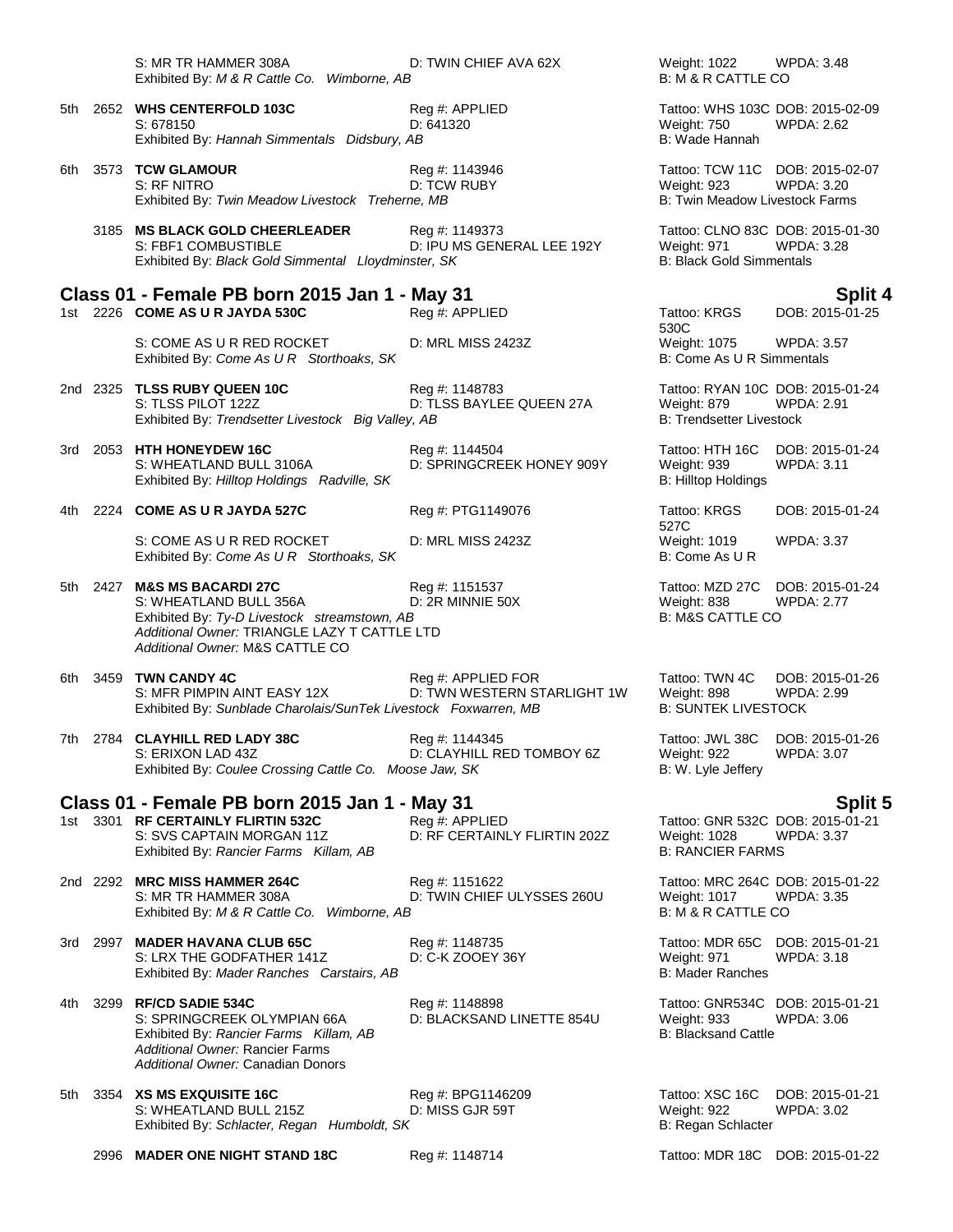S: LRX THE GODFATHER 141Z D: DOWNHILL BLACK LADY 12W Weight: 892 WPDA: 2.93 Exhibited By: *Mader Ranches Carstairs, AB* B: Mader Ranches B: Mader Ranches

## **Class 01 - Female PB born 2015 Jan 1 - May 31 Split 6**

|  | 1st 3026 NEW TREND KARIZMA 5C                     | Reg #: BPG1139426     |
|--|---------------------------------------------------|-----------------------|
|  | S: FBF1 COMBUSTIBLE                               | D: NEW TREND DIVA 20U |
|  | Exhibited By: New Trend Cattle Co. Strathmore, AB |                       |

- 2nd 3079 **MCINTOSH GODDESS 17C** Reg #: 1144167 Tattoo: SBMC 17C DOB: 2015-01-17 Exhibited By: McIntosh Livestock Maymont, SK
- 3rd 2282 **ULTRA MISS CASSY 16C** Reg #: 1150184 Tattoo: TC 16C DOB: 2015-01-20 S: HARVIE JDF WALLBANGER 111X D: ULTRA DREAMGIRL CASS 59W Weight: 898 WPDA: 2.93<br>Exhibited By: *ULTRA Livestock Carstairs. AB* B: Ultra Livestock B: Ultra Livestock Exhibited By: ULTRA Livestock Carstairs, AB
- 4th 3187 **MS BLACK GOLD AIRWAVE 29C** Reg #: 1152071 Tattoo: CLNO 29C DOB: 2015-01-15 S: SOUTH SEVEN MR ADNOIS 96Z D: MS BGS POLL HILLORY 24W Weight: 978 WPDA: 3.14<br>Exhibited By: Black Gold Simmental Lloydminster, SK B: Black Gold Simmentals Exhibited By: *Black Gold Simmental Lloydminster, SK*
- 5th 3572 **TCW MS TEMPTATION Reg #: 1136514** Tattoo: TCW 123C DOB: 2015-01-15<br>S: SHS ENTICER P1B D: TCW RUBY Meight: 1069 WPDA: 3.44 S: SHS ENTICER P1B D: TCW RUBY Weight: 1069 WPDA: 3.44 Exhibited By: Twin Meadow Livestock Treherne, MB
- 6th 2426 **TY-D'S SWEET ADDICTION 5C** Reg #: 1151495 Tattoo: TYD 5C DOB: 2015-01-15 S: SS/PRS TAILGATER **DIGEAL COMPTATION CONTROVITY** DETY-D MS SNOOKI 9Y Weight: 890 WPDA: 2.86 Exhibited By: Ty-D Livestock streamstown, AB B: Ty-D Livestock and B: Ty-D Livestock

## **Class 01 - Female PB born 2015 Jan 1 - May 31 Split 7**

- 1st 3296 **RF CERTAINLY FLIRTIN 528C** Reg #: APPLIED Tattoo: GNR 528C DOB: 2015-01-11<br>S: SVS CAPTAIN MORGAN 11Z D: RF CERTAINLY FLIRTIN 202Z Weight: 1016 WPDA: 3.23 Exhibited By: Rancier Farms Killam, AB
- 2nd 3000 **MADER FAT AMY 34C** Reg #: 1148309 Tattoo: MDR 34C DOB: 2015-01-13 S: LRX THE GODFATHER 141Z **D: MADER LADY GOLD 131Y** Weight: 1022<br>Exhibited By: *Mader Ranches Carstairs, AB* B: 3.377 B: Mader Ranches Exhibited By: Mader Ranches Carstairs, AB
- 3rd 3300 **RF CERTAINLY FLIRTIN 526C** Reg #: APPLIED Tattoo: GNR 526C DOB: 2015-01-10 S: SVS CAPTAIN MORGAN 11Z D: RF CERTAINLY FLIRTIN 202Z Weight: 1042 WPDA: 3.30 Exhibited By: *Rancier Farms Killam, AB* B: RANCIER FARMS
- 4th 2945 **SVS BLK JENNA 518C** Reg #: BPG1140708 Tattoo: TLAS518C DOB: 2015-01-10 S: WFL ABSOLUTE 51Y D: SVS BLK JENNA 42A Weight: 917 WPDA: 2.90 Exhibited By: *Sunny Valley Simmentals Hanley, SK* B: SUNNY VALLEY
- 5th 2948 **SUNNY VALLEY ZOE 21C** Reg #: BPG1140845 Tattoo: WLLS21C DOB: 2015-01-11 S: SVS CAPTAIN MORGAN 11Z D: GGRR 1R BLK DESTINY 4T Weight: 1012 WPDA: 3.21 Exhibited By: *Sunny Valley Simmentals Hanley, SK* B: SUNNY VALLEY
- 6th 2375 **BOUNDARY KENDRA 28C** Reg #: 1139619 Tattoo: BOUN 28C DOB: 2015-01-10 S: SKORS RED ENTICER 48Z D: SPRINGCREEK KENDRA 71W Weight: 966 WPDA: 3.06<br>Exhibited By: Boundary Ranch Robsart. SK B: BOUNDARY RANCH Exhibited By: Boundary Ranch Robsart, SK
	- 3060 **DOUBLE BAR D LENI 451C** Reg #: 1152092 Tattoo: RLD 451C DOB: 2015-01-12 S: NCB COBRA 47Y D: DOUBLE BAR D LENA 430Z Exhibited By: *Double Bar D Farms Grenfell, SK* B: Double Bar D Ranch

### **Class 01 - Female PB born 2015 Jan 1 - May 31 Split 8**

- 1st 2322 **TLSS FROSTY FLIRT 4C** Reg #: APPLIED Tattoo: RYAN 4C DOB: 2015-01-08<br>S: MR HOC BROKER D: CHUB'S FLIRT 6P Weight: 954 WPDA: 3.00 S: MR HOC BROKER Exhibited By: Trendsetter Livestock Big Valley, AB B: Trendsetter Livestock Big Valley, AB
- 2nd 2288 **MRC MISS BROKER 401C** Reg #: 1151621 Tattoo: MRC 401C DOB: 2015-01-08 S: MR HOC BROKER **D: TWIN CHIEF NUTMEG 408N** Weight: 993 WPDA: 3.12 Exhibited By: *M & R Cattle Co. Wimborne, AB* B: M & R CATTLE CO.
- 3rd 2433 **M&S MS SPRING FLING 12C** Reg #: APPLIED FOR Tattoo: MZD 12C DOB: 2015-01-08 S: WFL COMMANDER **DEXILLE ASSES ARE ARRICLED AT A COMMANDER** DEXILED BY MS SOFT TOUCH 14A Weight: 1006 WPDA: 3.16 Exhibited By: Ty-D Livestock streamstown, AB B: N&S CATTLE CO *Additional Owner:* M&S CATTLE CO

# Tattoo: NTCC 5C DOB: 2015-01-17 Weight: 995 WPDA: 3.22

B: **NEW TREND CATTLE CO.** 

D: MCINTOSH GODDESS 3W Weight: 998 WPDA: 3<br>3K B: MCINTOSH LIVESTOCK

D: RF CERTAINLY FLIRTIN 202Z Weight: 1016 W<br>B: RANCIER FARMS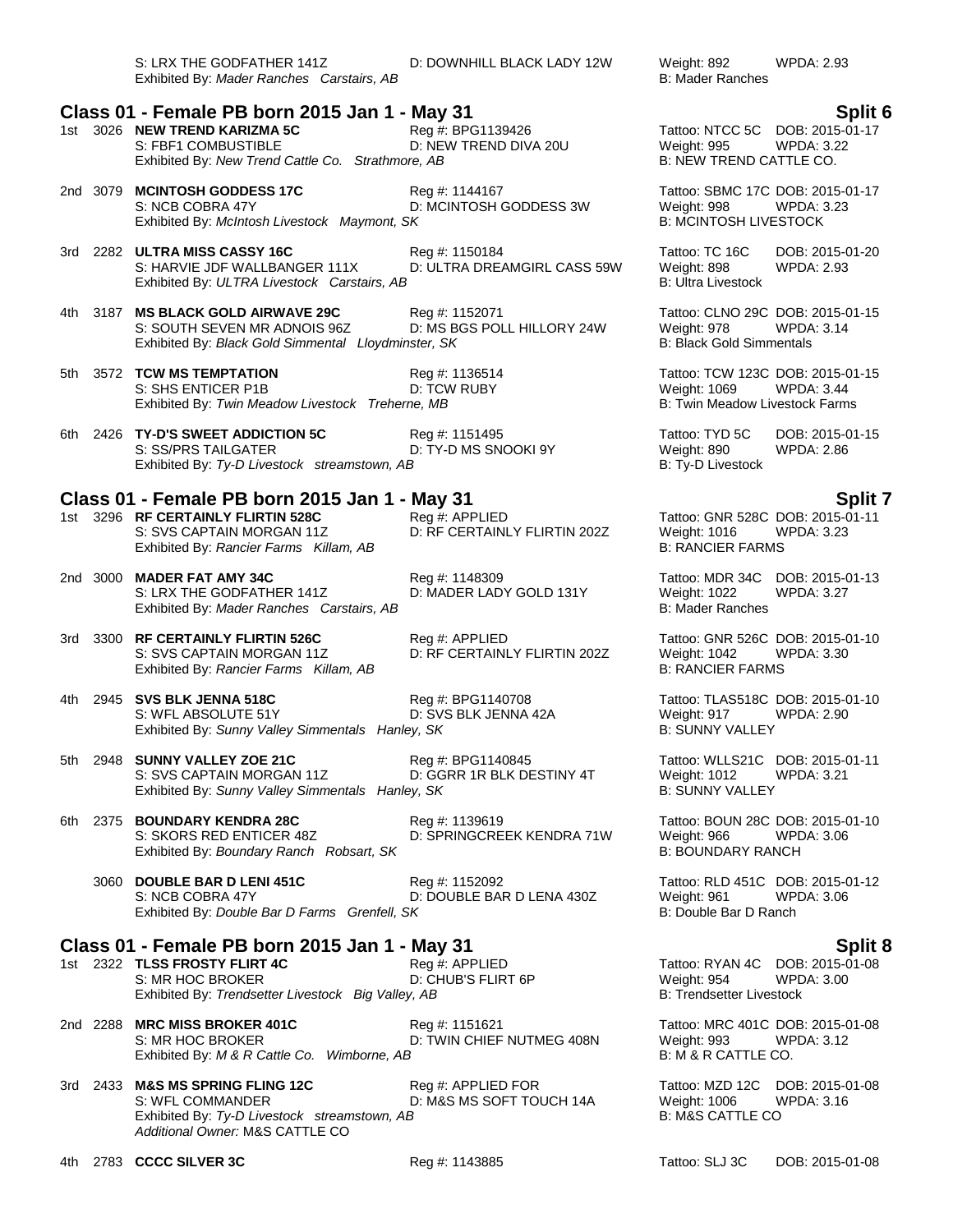|               | S: NUG ROYAL RED 324A<br>Exhibited By: Coulee Crossing Cattle Co. Moose Jaw, SK<br>Additional Owner: Sandra Jeffery                                                                             | D: SUNNY VALLEY ALICIA 35A                     | Weight: 868<br>WPDA: 2.73<br>B: Sunny Valley Simmentals                                                                |
|---------------|-------------------------------------------------------------------------------------------------------------------------------------------------------------------------------------------------|------------------------------------------------|------------------------------------------------------------------------------------------------------------------------|
|               | 5th 2087 CITY VIEW 13Z CESSILY 516C<br>S: BOUNDARY STUBBY 129A<br>Exhibited By: City View Simmentals Moose Jaw, SK                                                                              | Reg #: 1144487<br>D: CITY VIEW 29W NORDICA 13Z | Tattoo: CVBB 516CDOB: 2015-01-08<br>Weight: 918<br><b>WPDA: 2.89</b><br><b>B: City View Simmentals</b>                 |
|               | Class 01 - Female PB born 2015 Jan 1 - May 31<br>1st 3081 MCINTOSH ADDICTIVE 5C<br>S: HARVIE JDF WALLBANGER111X<br>Exhibited By: McIntosh Livestock Maymont, SK                                 | Reg #: 1144378<br>D: MCINTOSH OH MY 16X        | Split 9<br>Tattoo: SBMC 5C DOB: 2015-01-04<br><b>Weight: 1075</b><br><b>WPDA: 3.34</b><br><b>B: MCINTOSH LIVESTOCK</b> |
|               | 2nd 2499 ERIXON LADY 7C<br>S: NUG ROYAL RED 324A<br>Exhibited By: Erixon Simmentals Inc. Clavet, SK                                                                                             | Reg #: 1140965<br>D: ERIXON LADY 111Z          | Tattoo: BOBE 7C DOB: 2015-01-04<br>Weight: 938<br><b>WPDA: 2.91</b><br>B: Erixon Simmentals Inc.                       |
|               | 3rd 3406 CMS LADY MORGAN 505C<br>S: SVS CAPTAIN MORGAN 11Z<br>Exhibited By: Czech-Mate Livestock Carstairs, AB                                                                                  | Reg #: APPLIED FOR<br>D: CMS LADY GAGA 21X     | Tattoo: CMS 505C DOB: 2015-01-04<br>Weight: 943<br><b>WPDA: 2.93</b><br>B: czech-mate                                  |
| 4th -         | 3404 CMS SANGRIA 506C<br>S: MAF R HORIZON 7Y<br>Exhibited By: Czech-Mate Livestock Carstairs, AB                                                                                                | Reg #: 1148688<br>D: CMS RISKY BUSINESS 42R    | Tattoo: CMS 506C DOB: 2015-01-04<br>Weight: 941<br><b>WPDA: 2.92</b><br><b>B: Czech-Mate Livestock</b>                 |
|               | 5th 3405 CMS LADY MORGAN 508C<br>S: SVS CAPTAIN MORGAN 11Z<br>Exhibited By: Czech-Mate Livestock Carstairs, AB                                                                                  | Reg #: APPLIED FOR<br>D: CMS LADY GAGA 21X     | Tattoo: CMS 508C DOB: 2015-01-05<br>Weight: 908<br><b>WPDA: 2.83</b><br>B: czech-mate                                  |
| 2377<br>6th - | <b>BOUNDARY SARAH 7C</b><br>S: SS/PRS HIGH VOLTAGE 244X<br>Exhibited By: Boundary Ranch Robsart, SK                                                                                             | Reg #: 1139607<br>D: BOUNDARY SARAH 124A       | Tattoo: BOUN 7C DOB: 2015-01-05<br><b>WPDA: 2.90</b><br>Weight: 930<br><b>B: BOUNDARY RANCH</b>                        |
|               | Class 01 - Female PB born 2015 Jan 1 - May 31<br>1st 2324 TLSS C ME FLIRT 1C<br>S: MR HOC BROKER<br>Exhibited By: Trendsetter Livestock Big Valley, AB                                          | Reg #: APPLIED<br>D: CHUB'S FLIRT 6P           | Split 10<br>Tattoo: RYAN 1C DOB: 2015-01-02<br>Weight: 966<br><b>WPDA: 2.98</b><br><b>B: Trendsetter Livestock</b>     |
|               | 2nd 3651 RJY SIGNATURE RED 7C<br>S: KOP SPARTAN 113A<br>Exhibited By: High County Cattle Services Breton, AB                                                                                    | Reg #: 1136591<br>D: RJY SIGNATURE 3X          | Tattoo: RJY 7C<br>DOB: 2015-01-01<br>Weight: 942<br>WPDA: 2.90<br>B: Rob & Deanne Young                                |
|               | 3rd 2297 MRC MISS BROKER 563C<br>S: MR HOC BROKER<br>Exhibited By: M & R Cattle Co. Wimborne, AB                                                                                                | Reg #: 1151620<br>D: TWIN CHIEF PANTHER 561P   | Tattoo: MRC 563C DOB: 2015-01-02<br>Weight: 931<br><b>WPDA: 2.87</b><br>B: M & R CATTLE CO.                            |
|               | 4th 2430 M&S TEQUILA SUNRISE 1C<br>S: REMINGTON ON TARGET 2S<br>Exhibited By: Ty-D Livestock streamstown, AB<br>Additional Owner: TRIANGLE LAZY T CATTLE LTD<br>Additional Owner: M&S CATTLE CO | Reg #: 1151541<br>D: 2R WHITNEY 8A             | Tattoo: MZD 1C<br>DOB: 2015-01-01<br>Weight: 958<br><b>WPDA: 2.95</b><br><b>B: M&amp;S CATTLE CO</b>                   |
|               | 2650 WHS CHAMPAGNE TASTE 70C<br>S: DOUBLE BAR D TRUE GRIT<br>Exhibited By: Hannah Simmentals Didsbury, AB                                                                                       | Reg #: 1145989<br>D: CMS SKYLAR 49P            | Tattoo: WHS 70C<br>DOB: 2015-01-03<br>Weight: 898<br><b>WPDA: 2.78</b><br>B: Wade Hannah                               |
|               | <b>Class 02 - Junior Division Calf Champion and Reserve Calf</b>                                                                                                                                |                                                | Split 0                                                                                                                |
|               | <b>Champion Female</b><br>1st 2855 WHEATLAND LADY 5100C<br>S: MR HOC BROKER<br>Exhibited By: Wheatland Cattle Co. Bienfait, SK                                                                  | Reg #: APPLIED FOR<br>D: WHEATLAND LADY 921W   | Tattoo: LER 5100C DOB: 2015-03-24<br>Weight: 928<br><b>WPDA: 3.82</b><br><b>B:</b> Wheatland                           |

2nd 3301 **RF CERTAINLY FLIRTIN 532C** Reg #: APPLIED Tattoo: GNR 532C DOB: 2015-01-21 S: SVS CAPTAIN MORGAN 11Z D: RF CERTAINLY FLIRTIN 202Z Weight: 1028 WPDA: 3.37<br>Exhibited By: Rancier Farms Killam, AB B: RANCIER FARMS

# **Split 0**

Exhibited By: Rancier Farms Killam, AB

**Champion Female**<br>3026 NEW TREND KARIZMA 5C

**Class 03 - Senior Division Calf Champion and Reserve Calf** 

### Reg #: BPG1139426 Tattoo: NTCC 5C DOB: 2015-01-17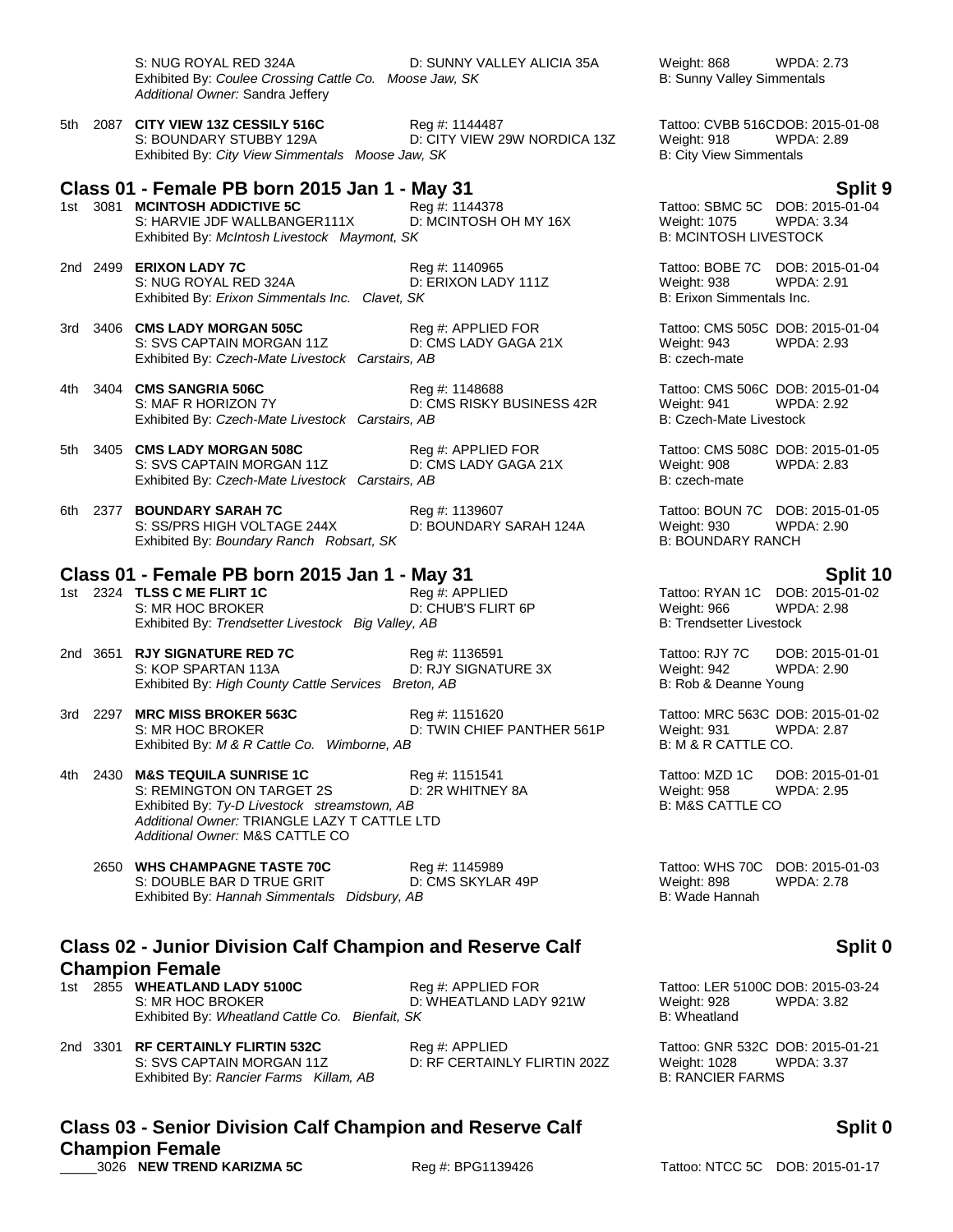| S: FBF1 COMBUSTIBLE                               | D: NEW TREND DIVA 20U | <b>WPDA: 3.22</b><br>Weight: 995 |
|---------------------------------------------------|-----------------------|----------------------------------|
| Exhibited By: New Trend Cattle Co. Strathmore, AB |                       | B: NEW TREND CATTLE CO.          |

\_\_\_\_\_3081 **MCINTOSH ADDICTIVE 5C** Reg #: 1144378 Tattoo: SBMC 5C DOB: 2015-01-04 S: HARVIE JDF WALLBANGER111X D: MCINTOSH OH MY 16X Weight: 1075 Exhibited By: *McIntosh Livestock Maymont, SK* B: MCINTOSH LIVESTOCK

- **Class 04 - Female PB born 2014 Split 1** S: STF ROYAL AFFAIR D: WHEATLAND LADY 2104Z Weight: 1723 WPDA: 2.66 Exhibited By: Wheatland Cattle Co. Bienfait, SK
- 2nd 3525 **CHUB'S SUGAR RUSH 9B** Reg #: BPG 802645 Tattoo: CHUB 9B DOB: 2014-02-27 Exhibited By: *Lone Star Angus Sylvan Lake, AB* B: Lundago Livestock B: Lundago Livestock
- 3rd 2668 **HARVIE MS PEPSI 20B** Reg #: 801197 Tattoo: HAR 20B DOB: 2014-01-30 S: KWA FLYF RED MOUNTAIN 16Z D: HARVIE MS PEPSI 260Z Weight: 1583 WPDA: 2.39 Exhibited By: *Harvie Ranching Olds, AB* B: Harvie Ranching B: Harvie Ranching

- 4th 2296 **MRC MISS BROKER 262B** Reg #: 1127178 Tattoo: MRC 262B DOB: 2014-02-17 S: MR HOC BROKER **D: TWIN CHIEF TORY 261T** Weight: 1458 WPDA: 2.27<br>Exhibited Bv: M & R Cattle Co. Wimborne. AB B: M & R CATTLE CO Exhibited By: M & R Cattle Co. Wimborne, AB
- 5th 2091 **CITY VIEW 127T RAVEN 462B** Reg #: 1123095 Reg **Example 2014-02-04**<br>S: HARVIE BOONDOCK 12Z D: 3D MISS BLK RAVEN 127T Weight: 1421 WPDA: 2.17 D: 3D MISS BLK RAVEN 127T Weight: 1421 Exhibited By: *City View Simmentals Moose Jaw, SK* B: City View Simmentals

### **Class 04 - Female PB born 2014 Split 2**

- 1st 3189 **CMS SODA POP 425B Reg #: 1121295** Reg #: 1121295 Tattoo: CMS 425B DOB: 2014-01-25<br>S: DRAKE POKER FACE 2X D: HPF CREAM SODA 010Y Weight: 1704 WPDA: 2.56 S: DRAKE POKER FACE 2X D: HPF CREAM SODA 010Y Weight: 1704 WPDA:<br>Exhibited By: *Black Gold Simmental Llovdminster. SK* B: Czech-Mate Simmentals Exhibited By: Black Gold Simmental Lloydminster, SK
- 2nd 2060 **BLACKSAND NICKI 38B** Reg #: Tattoo: BSCC 38B DOB: 2014-01-27 S: HARVIE JDF WALLBANGER 111X D: PRL NICKI 230N Weight: 1612 WPDA: 2.<br>Exhibited By: Me'N My Simmentals Radville, SK B: Blacksand Cattle Company Exhibited By: Me'N My Simmentals Radville, SK
- 3rd 2654 **WHS MISS HANNAH 65B** Reg #: 1134376 Reg 5 Tattoo: WHS 65B DOB: 2014-01-17<br>S: MAF R HORIZON 7Y D: IPU MS SPECIALIST 108Y Weight: 1540 WPDA: 2.28 Exhibited By: Hannah Simmentals Didsbury, AB
- 4th 3456 **BOYNECREST MISS 85U 38B** Reg #: PG800720 Tattoo: AUL 38B DOB: 2014-01-26 S: HARVIE BOONDOCK 12Z D: BOYNECREST MISS 99M 85U Weight: 1660 WPDA: 2.50 Exhibited By: Sunblade Charolais/SunTek Livestock Foxwarren, MB
- 5th 3028 **ROSEMEAD NISKU´S IDENTITY** Reg #: 800869 Tattoo: IKM 138B DOB: 2014-01-22 S: WFL IDENTITY 23X D: ROSEMEAD BLK NISKU 3Y Weight: 1323 Exhibited By: *Rosemead Farm Ottawa, ON* B: Rosemead Farm B: Rosemead Farm

### **Class 04 - Female PB born 2014 Split 3**

1st 3236 **MADER ELECTRIC DAISY 47B** Reg #: 1122873 Tattoo: MDR 47B DOB: 2014-01-16 S: MADER VERTIGO 18Z **D: BEN'S BLACK CHICKADEE 231Z** Weight: 1583 WPDA: 2.35<br>Exhibited By: Cottage Lake Livestock Stony Plain. AB B: Mader Ranches Exhibited By: Cottage Lake Livestock Stony Plain, AB *Additional Owner:* Boss Cattle *Additional Owner:* Cottage Lake Livestock

2nd 3521 **OUTLAW PRIMA DONNA** Reg #: BPG 1125377 Tattoo: BMD 1B DOB: 2014-01-04<br>S: MR HOC BROKER D: JF LATISHA 236Z Weight: 1690 WPDA: 2.46 S: MR HOC BROKER Exhibited By: *Lone Star Angus Sylvan Lake, AB* B: Outlaw Cattle By: Outlaw Cattle

- 3rd 2432 **SKORS STELLA 78B** Reg #: 1122209 Tattoo: ETZ 78B DOB: 2014-01-14 S: LFE BS LEWIS 322U D: SKORS STELLA 55Z Weight: 1690 WPDA: 2.50 Exhibited By: Ty-D Livestock streamstown, AB B: Ty-D Livestock
- 4th 2946 **SUNNY VALLEY LEXUS 2B** Reg #: BPTG839176 Tattoo: ALLS2B DOB: 2014-01-01 S: KWA FLYF RED MOUNTAIN 16Z D: SUNNY VALLEY JACEY 79W Weight: 1747 WPDA: 2.53<br>Exhibited By: Sunny Valley Simmentals Hanley, SK B: SUNNY VALLEY Exhibited By: Sunny Valley Simmentals Hanley, SK
- 5th 2067 **KWA MS WESTERN 24B** Reg #: 1149508 Tattoo: KWA 24B DOB: 2014-01-12 S: IPU RED WESTERN 49X D: KWA MS RED ROCK 22Z Weight: 1528 WPDA: 2.25 Exhibited By: Ashworth Farm & Ranch Ltd. Oungre, SK B: Ashworth Farm & Ranch Ltd

B: **NEW TREND CATTLE CO.** 

Reg #: 1129666 Tattoo: LER 447B DOB: 2014-02-12

D: CEN MISS RED RUSH 439R Weight: 1701

D: IPU MS SPECIALIST 108Y Weight: 1540 WPDA: 2.28<br>AB B: Wade Hannah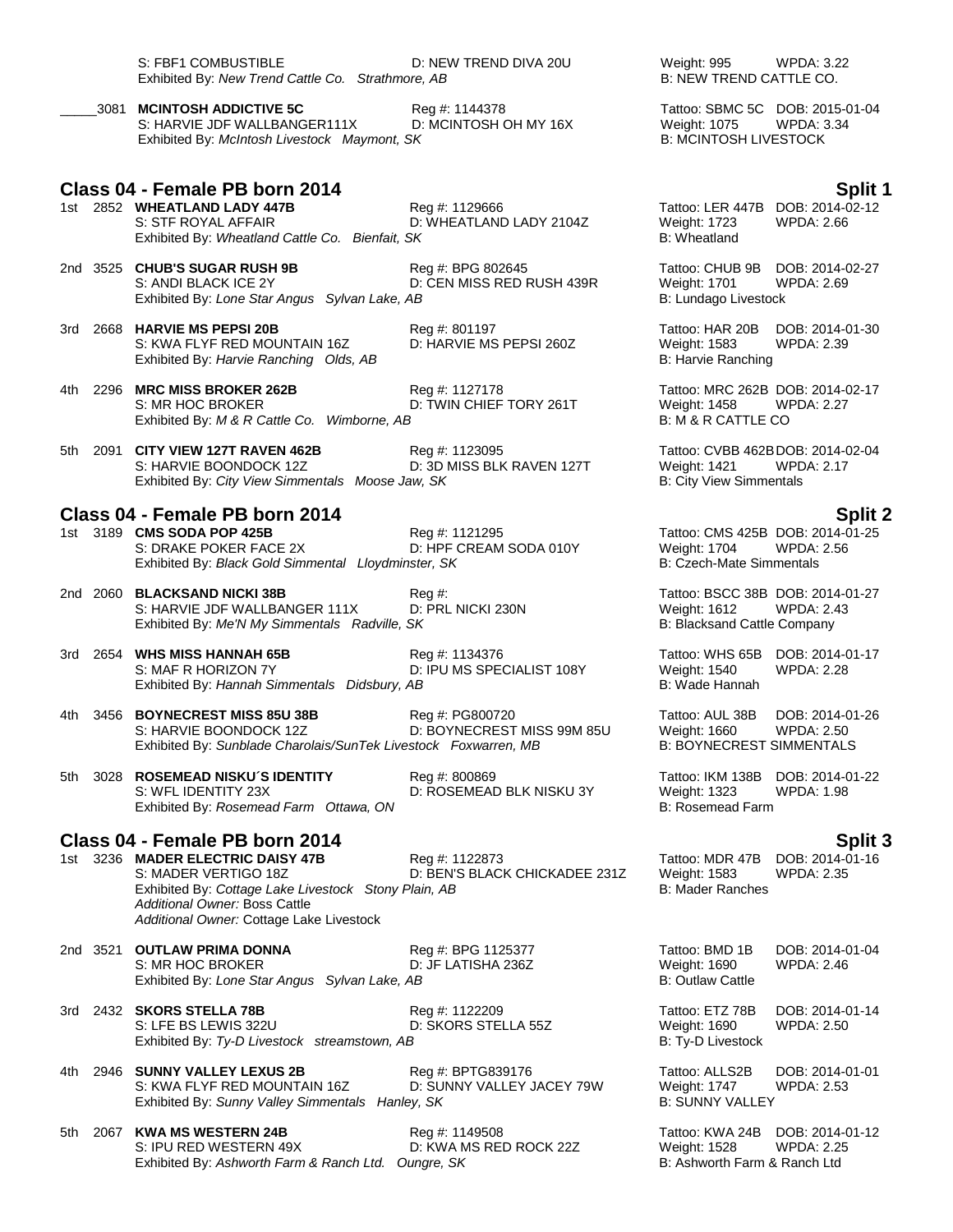|               | 6th 2066 KWA MS MOUNTAIN 12B<br>S: KWA FLY F RED MOUNTAIN 16Z<br>Exhibited By: Ashworth Farm & Ranch Ltd. Oungre, SK                                                                 | Reg #: 1149504<br>D: KWA MS BUNDI 21Z        | <b>Weight: 1601</b><br>B: Ashworth Farm & Ranch                                  | Tattoo: KWA 12B DOB: 2014-01-09<br><b>WPDA: 2.35</b>             |
|---------------|--------------------------------------------------------------------------------------------------------------------------------------------------------------------------------------|----------------------------------------------|----------------------------------------------------------------------------------|------------------------------------------------------------------|
|               | <b>Class 05 - Junior Champion and Reserve Junior Champion Female</b><br>1st 2852 WHEATLAND LADY 447B<br>S: STF ROYAL AFFAIR<br>Exhibited By: Wheatland Cattle Co. Bienfait, SK       | Reg #: 1129666<br>D: WHEATLAND LADY 2104Z    | Weight: 1723<br>B: Wheatland                                                     | Split 0<br>Tattoo: LER 447B DOB: 2014-02-12<br><b>WPDA: 2.66</b> |
|               | 2nd 3189 CMS SODA POP 425B<br>S: DRAKE POKER FACE 2X<br>Exhibited By: Black Gold Simmental Lloydminster, SK                                                                          | Reg #: 1121295<br>D: HPF CREAM SODA 010Y     | <b>Weight: 1704</b><br><b>B: Czech-Mate Simmentals</b>                           | Tattoo: CMS 425B DOB: 2014-01-25<br><b>WPDA: 2.56</b>            |
|               | Class 06 a. - Female PB (with 2015 tattooed calf) born 2013 Jul 1 - Dec 31                                                                                                           |                                              |                                                                                  |                                                                  |
|               | Class 06 b. - Female PB born 2013 Jul 1 - Dec 31                                                                                                                                     |                                              |                                                                                  |                                                                  |
| <b>Jun 30</b> | Class 07 Female PB (with 2015 tattooed calf) born 2013 Jan 1-                                                                                                                        |                                              |                                                                                  | Split 1                                                          |
| 1st 3527      | <b>RF INTENSE 359A</b>                                                                                                                                                               | Reg #: PG 785683                             | Tattoo: GNR 359A                                                                 | DOB: 2013-03-07                                                  |
|               | S: WHEATLAND STOUT<br>Calf at Side: ROCK STAR CAPONE 5C Reg #: BPG 1146649<br>S: MR TR HAMMER<br>Exhibited By: Lone Star Angus Sylvan Lake, AB<br>Additional Owner: Rock Star Cattle | D: RF ELVIRA 24W<br>Sex: M                   | Weight: 1858<br>Tattoo: DJT 5C<br><b>Weight: 1341</b><br><b>B: Rancier Farms</b> | DOB: 2015-02-27<br>WPDA: 0.00                                    |
| 2nd 3024      | <b>NEW TREND OCTAVIA 21A</b>                                                                                                                                                         | Reg #: BPG781710                             | Tattoo: NTCC 21A                                                                 | DOB: 2013-02-04                                                  |
|               | S: WHEATLAND HIGH OCTANE 169 Y D: NEW TREND DIVA 20U<br><b>Calf at Side: JM NEW TREND</b><br><b>PRECIOUS 1C</b>                                                                      | Reg #: BPG1139424                            | Weight: 1576<br>Tattoo: NTC 1C                                                   | DOB: 2015-01-27                                                  |
|               | S: FBF1 COMBUSTIBLE<br>Exhibited By: JM NEW TREND CATTLE CO. Strathmore, AB                                                                                                          | Sex: F                                       | Weight: 1068<br>B: NEW TREND CATTLE CO.                                          | WPDA: 0.00                                                       |
| 3rd 2210      | AJB DOUBLE ROCK LADY 6A<br>S: KWA RED ROCK 5T                                                                                                                                        | Reg #: 785850<br>D: AJB LADY ROCKFORT 208Y   | Tattoo: AJB 6A<br>Weight: 1673                                                   | DOB: 2013-01-27                                                  |
|               | Calf at Side: AJB FARMSTRONG 28C<br>S: ERIXON DEALER<br>Exhibited By: AJB Livestock Rossburn, MB<br>Additional Owner: Foster Armstrong                                               | Reg #: 1140361<br>Sex: M                     | Tattoo: AJB 28C<br>Weight: 1073<br><b>B: AJB Livestock</b>                       | DOB: 2015-02-04<br>WPDA: 0.00                                    |
| 4th 2461      | <b>IRCC AT A GIRL 335A</b><br>S: GWS EBONYS TRADEMARK 6N                                                                                                                             | Reg #: 785262<br>D: IRCC U GO GIRL 804U      | Tattoo: TOPS 335A DOB: 2013-03-17<br>Weight: 1652                                |                                                                  |
|               | Calf at Side: SLCC SENTINAL PRIME<br>326C                                                                                                                                            | Reg #: 1139412                               | Tattoo: SMGL 326C DOB: 2015-03-29                                                |                                                                  |
|               | S: MR HOC BROKER<br>Exhibited By: Simmgen Land and Cattle Co. Jarvis, ON                                                                                                             | Sex: M                                       | Weight: 953<br><b>B: INDIAN RIVER CATTLE COMPANY</b>                             | WPDA: 0.00                                                       |
| <b>Jun 30</b> | Class 07 Female PB (with 2015 tattooed calf) born 2013 Jan 1-                                                                                                                        |                                              |                                                                                  | Split 2                                                          |
| 1st 2999      | <b>LFE BS SHEILA 82A</b><br>S: LFE THE DARK KNIGHT 350U                                                                                                                              | Reg #: 798655<br>D: LFE BS SHEILA 136T       | Tattoo: LFE 82A<br><b>Weight: 1748</b>                                           | DOB: 2013-01-11                                                  |
|               | <b>Calf at Side: MADER/RUST/CD</b><br><b>CENTERFOLD 52C</b>                                                                                                                          | Reg #: 1149181                               | Tattoo: MDR 52C                                                                  | DOB: 2015-01-16                                                  |
|               | S: LFE POKER FACE 399Z<br>Exhibited By: Mader Ranches Carstairs, AB<br>Additional Owner: CanadianDonors.com<br>Additional Owner: Rust Mountain View Ranch                            | Sex: F                                       | Weight: 1156<br><b>B: Lewis Farms</b>                                            | WPDA: 0.00                                                       |
| 2nd 2857      | <b>WHEATLAND LADY 308A</b>                                                                                                                                                           | Reg #: 786893<br>D: WHEATLAND LADY 736T      | Tattoo: LER 308A                                                                 | DOB: 2013-01-22                                                  |
|               | S: WHEATLAND PREDATOR 922W<br>Calf at Side: WHEATLAND LADY 583C Reg #: applied for<br>S: STF ROYAL AFFAIR<br>Exhibited By: Wheatland Cattle Co. Bienfait, SK                         | Sex: F                                       | Weight: 1875<br>Tattoo: LER 583C<br>Weight: 860<br>B: Wheatland                  | DOB: 2015-03-03<br>WPDA: 0.00                                    |
| 3538<br>3rd   | <b>SKORS MS OLIVIA 32A</b>                                                                                                                                                           | Reg #: 786840                                | Tattoo: ETZ 32A                                                                  | DOB: 2013-01-05                                                  |
|               | S: 3D BLK FULL THROTTLE 483X<br>Calf at Side: SKV CHARISMA 9C                                                                                                                        | D: SKORS BLACK OLIVIA 109X<br>Reg #: 1151252 | Weight: 1548<br>Tattoo: SKV 9C                                                   | DOB: 2015-01-07                                                  |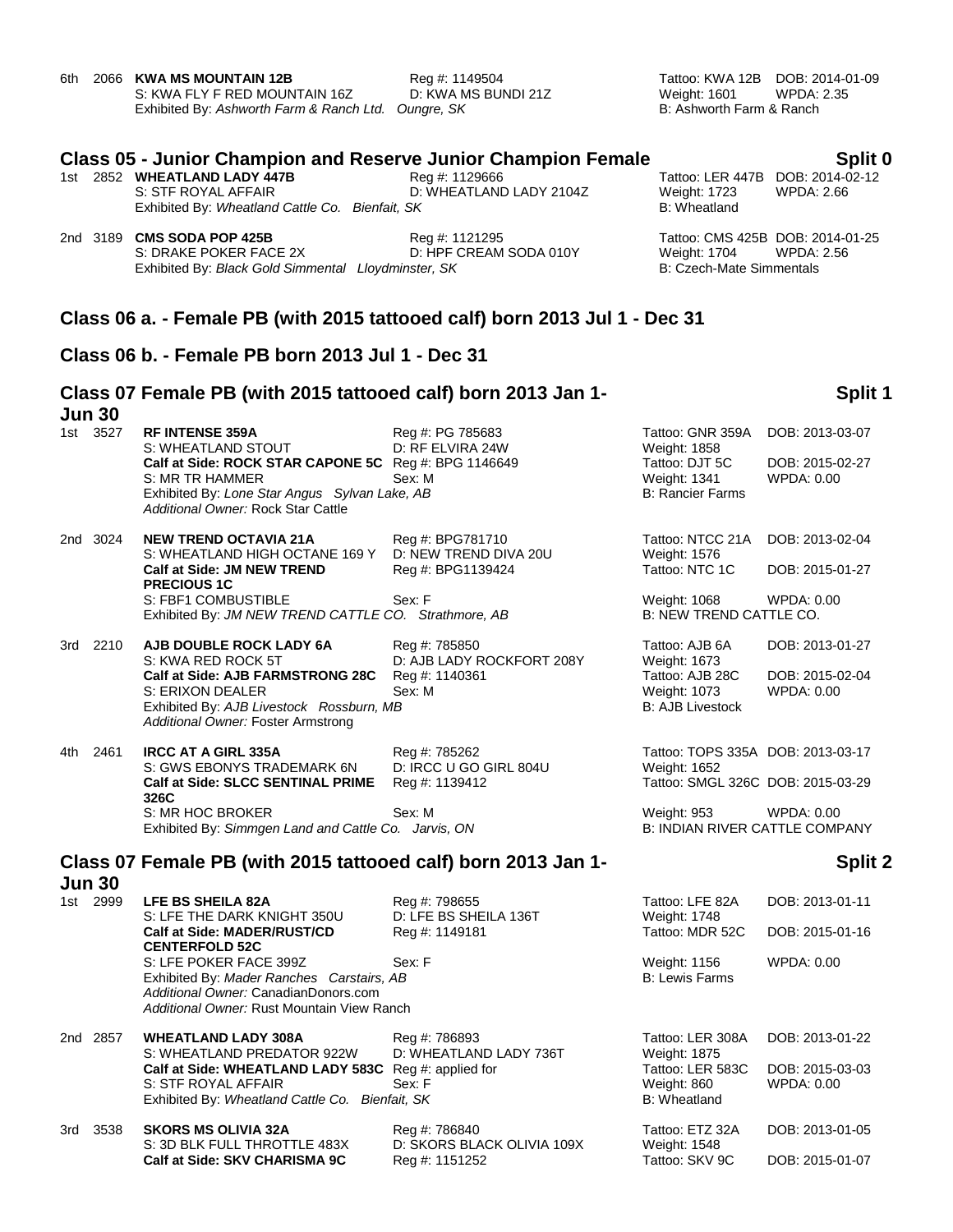|                                                             |                                         | Exhibited By: Nolara farms Mayerthorpe, AB                                                                                                                                                                                                   |                                                         | <b>B: Nolara Farms</b>                                                              |                                                         |  |
|-------------------------------------------------------------|-----------------------------------------|----------------------------------------------------------------------------------------------------------------------------------------------------------------------------------------------------------------------------------------------|---------------------------------------------------------|-------------------------------------------------------------------------------------|---------------------------------------------------------|--|
|                                                             | 4th 2651                                | <b>WHS HANNAH AMARILLO 44A</b><br>S: DOUBLE BAR D TRUE GRIT<br>Calf at Side: WHS CHICKS DIG IT 19C Reg #: 1151941<br>S: MADER TIPPIN POINT 200A<br>Exhibited By: Hannah Simmentals Didsbury, AB<br>Additional Owner: Majestic Cattle Company | Reg #: 785671<br>D: CMS KIRSTY 129Y<br>Sex: M           | Tattoo: WHS 44A<br>Weight: 1528<br>Tattoo: WHS 19C<br>Weight: 956<br>B: Wade Hannah | DOB: 2013-01-12<br>DOB: 2015-02-03<br><b>WPDA: 0.00</b> |  |
|                                                             | 1st 3188                                | Class 08 Female PB (with 2015 tattooed calf) born 2012 or earlier<br><b>IPU MS GENERAL LEE 192Y</b><br>S: REMINGTON GENERAL LEE<br><b>Calf at Side: MS BLACK GOLD</b><br><b>CHEERLEADER</b>                                                  | Reg #: 753390<br>D: IPU MS RED KNIGHT<br>Reg #: 1149373 | Tattoo: IPU 192Y<br>Weight: 2047<br>Tattoo: CLNO 83C                                | Split 1<br>DOB: 2011-02-07<br>DOB: 2015-01-30           |  |
|                                                             |                                         | S: FBF1 COMBUSTIBLE<br>Exhibited By: Black Gold Simmental Lloydminster, SK                                                                                                                                                                   | Sex: F                                                  | Weight: 971<br><b>B: Labatte Simmentals</b>                                         | WPDA: 0.00                                              |  |
|                                                             | <b>Female</b>                           | <b>Class 09 - Senior Champion and Reserve Senior Champion</b>                                                                                                                                                                                |                                                         |                                                                                     | Split 0                                                 |  |
|                                                             | 1st 2999                                | Exhibited By: Mader Ranches Carstairs, AB<br>MADER/RUST/CD CENTERFOLD 52C Reg #: 1149181<br>S: LFE POKER FACE 399Z                                                                                                                           | D: LFE BS SHEILA 82A                                    | <b>B: Lewis Farms</b><br>Tattoo: MDR 52C<br>Weight: 1156                            | DOB: 2015-01-16<br><b>WPDA: 3.73</b>                    |  |
|                                                             |                                         | LFE BS SHEILA 82A<br>S: LFE THE DARK KNIGHT 350U<br>Additional Owner: CanadianDonors.com<br>Additional Owner: Rust Mountain View Ranch                                                                                                       | Reg #: 798655<br>D: LFE BS SHEILA 136T                  | Tattoo: LFE 82A<br><b>Weight: 1748</b>                                              | DOB: 2013-01-11<br>WPDA: 1.67                           |  |
|                                                             | 2nd 3527                                | Exhibited By: Lone Star Angus Sylvan Lake, AB<br><b>ROCK STAR CAPONE 5C</b><br>S: MR TR HAMMER                                                                                                                                               | Reg #: BPG 1146649<br>D: RF INTENSE 359A                | <b>B: Rock Star Cattle</b><br>Tattoo: DJT 5C<br>Weight: 1341                        | DOB: 2015-02-27<br><b>WPDA: 5.00</b>                    |  |
|                                                             |                                         | <b>RF INTENSE 359A</b><br>S: WHEATLAND STOUT<br>Additional Owner: Rock Star Cattle                                                                                                                                                           | Reg #: PG 785683<br>D: RF ELVIRA 24W                    | Tattoo: GNR 359A<br>Weight: 1858                                                    | DOB: 2013-03-07<br>WPDA: 1.88                           |  |
| <b>Class 10 - Grand Champion and Reserve Grand Champion</b> |                                         |                                                                                                                                                                                                                                              |                                                         |                                                                                     | Split 0                                                 |  |
|                                                             | <b>Female</b><br>1st 2999               | Exhibited By: Mader Ranches Carstairs, AB<br><b>MADER/RUST/CD CENTERFOLD 52C</b><br>S: LFE POKER FACE 399Z                                                                                                                                   | Reg #: 1149181<br>D: LFE BS SHEILA 82A                  | <b>B: Lewis Farms</b><br>Tattoo: MDR 52C<br>Weight: 1156                            | DOB: 2015-01-16<br><b>WPDA: 3.73</b>                    |  |
|                                                             |                                         | <b>LFE BS SHEILA 82A</b><br>S: LFE THE DARK KNIGHT 350U<br>Additional Owner: CanadianDonors.com<br>Additional Owner: Rust Mountain View Ranch                                                                                                | Reg #: 798655<br>D: LFE BS SHEILA 136T                  | Tattoo: LFE 82A<br>Weight: 1748                                                     | DOB: 2013-01-11<br>WPDA: 1.67                           |  |
|                                                             | 2nd 2852                                | Exhibited By: Wheatland Cattle Co. Bienfait, SK<br><b>WHEATLAND LADY 447B</b><br>S: STF ROYAL AFFAIR                                                                                                                                         | Reg #: 1129666<br>D: WHEATLAND LADY 2104Z               | B: Wheatland<br>Tattoo: LER 447B<br>Weight: 1723                                    | DOB: 2014-02-12<br>WPDA: 2.66                           |  |
|                                                             |                                         | Class 11 - Bull PB born 2015                                                                                                                                                                                                                 |                                                         |                                                                                     | Split 1                                                 |  |
|                                                             |                                         | 1st 2851 WHEATLAND BULL 579C<br>S: MR HOC BROKER<br>Exhibited By: Wheatland Cattle Co. Bienfait, SK                                                                                                                                          | Reg #: APPLIEDFOR<br>D: WHEATLAND LADY 988W             | Tattoo: LER 579C<br><b>Weight: 1193</b><br><b>B: Wheatland</b>                      | DOB: 2015-02-28<br>WPDA: 4.47                           |  |
|                                                             |                                         | 2nd 3091 MAR MAC REVOLUTION 127C<br>S: IPU MARKSMAN 54A<br>Exhibited By: Mar Mac Farms Brandon, MB                                                                                                                                           | Reg #: PG1144933<br>D: MAR MAC SOUTHERN BELLE 76Z       | Weight: 1034<br><b>B: Mar Mac Farms</b>                                             | Tattoo: KOB 127C DOB: 2015-02-27<br>WPDA: 3.86          |  |
|                                                             |                                         | 3rd 2990 X-T RED CRUSH 5C<br>S: IPU RED ZONE 16A<br>Exhibited By: X-T Simmentals Eastend, SK                                                                                                                                                 | Reg #: 1151255<br>D: X-T RED ACCER 61X                  | Tattoo: LW 5C<br>Weight: 1084<br><b>B: X-T SIMMENTALS</b>                           | DOB: 2015-03-05<br><b>WPDA: 4.14</b>                    |  |
|                                                             | Class 11 - Bull PB born 2015<br>Split 2 |                                                                                                                                                                                                                                              |                                                         |                                                                                     |                                                         |  |

S: SS EBONY INTUTITION 802 Sex: F Weight: 975 WPDA: 0.00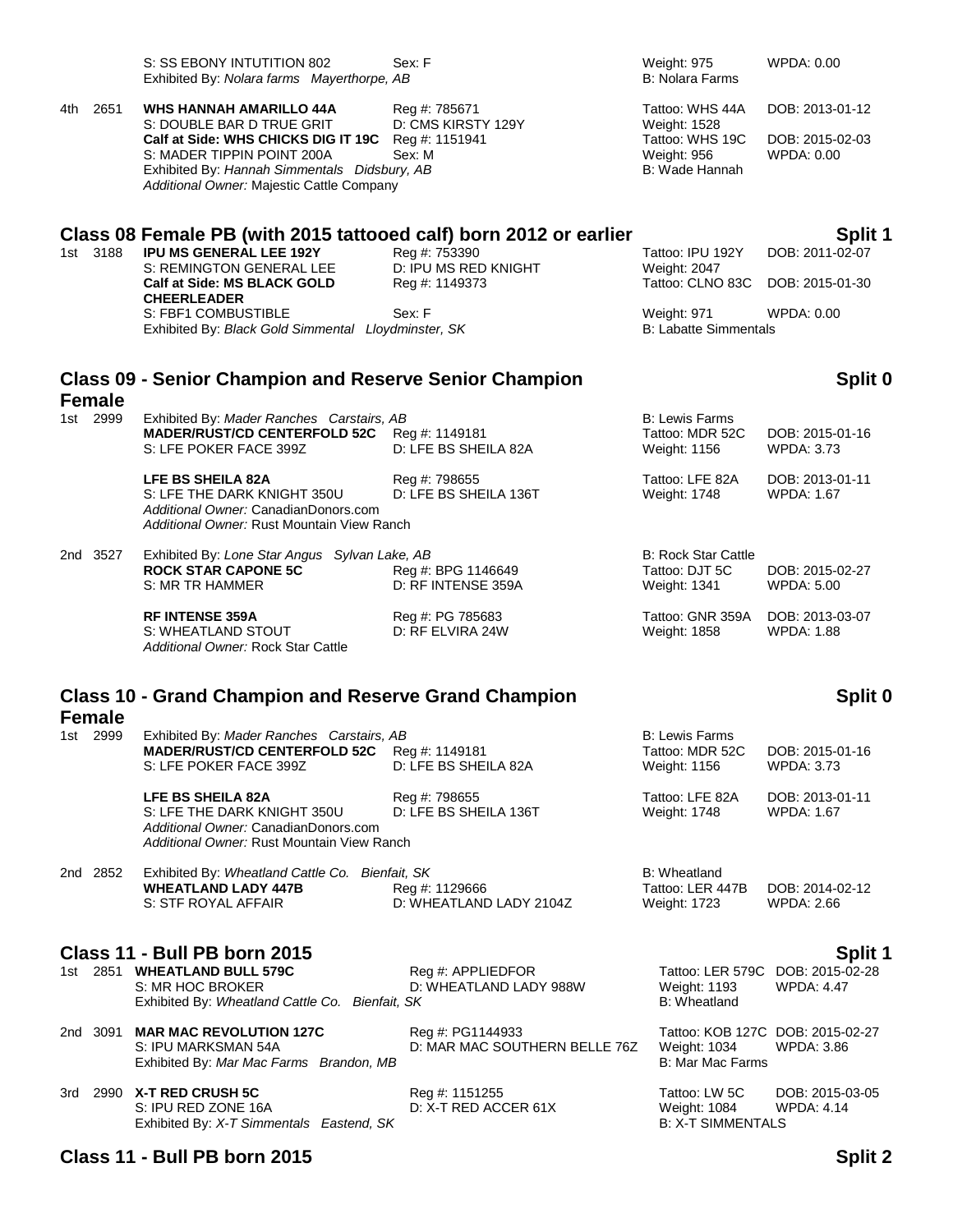1st 3082 **MRK HAMMER DOWN 3C** Reg #: BPG1148322 Tattoo: MRK 3C DOB: 2015-02-01 S: MR CCF VISION D: LRX MS BLACK 91A Weight: 0<br>Exhibited By: *McIntosh Ranch Eriksdale, MB* BLACK 91A B: Robb's Farms Exhibited By: McIntosh Ranch Eriksdale, MB

2nd 2283 **ULTRA MR COMBUSTIBLE 27C** Reg #: 1150206 Tattoo: TC 27C DOB: 2015-01-27 S: FBFI COMBUSTIBLE D: ULTRA MISS CASSEY 130N Weight: 1229 WPDA: 4.11 Exhibited By: *ULTRA Livestock Carstairs, AB* B: Ultra Livestock Carstairs, AB

- 3rd 2944 **SVS AMARILLO 535C** Reg #: BPG1140727 Tattoo: TLAS535C DOB: 2015-01-23 S: SVS CAPTAIN MORGAN 11Z D: SVS RED SATIN 38Y Weight: 1173 WPDA: 3.87<br>
Exhibited By: Sunny Valley Simmentals Hanley, SK B: SUNNY VALLEY Exhibited By: Sunny Valley Simmentals Hanley, SK
- 4th 2068 **KWA INTEGRITY 148C** Reg #: APPLIED Tattoo: KWA 148C DOB: 2015-01-28 S: MRL INTEGRITY 76Y **D: KWA MS RED ROCK 33X** Weight: 1091 WPDA: 3.66<br>Exhibited By: Ashworth Farm & Ranch Ltd. Oungre, SK B: Ashworth Farm & Ranch Ltd Exhibited By: Ashworth Farm & Ranch Ltd. Oungre, SK

# **Class 11 - Bull PB born 2015 Split 3**

**1st 200 SVS MATRIX 530C**<br>1st S: SVS SCOUT 25X<br>1st SvS SCOUT 25X **RED SATIN 21Z** Weight: 1202 WPDA: 3.89 Exhibited By: Sunny Valley Simmentals Hanley, SK

2nd 2086 **CITY VIEW COBALT 547C** Reg #: 1146897 Tattoo: CVBB 547CDOB: 2015-01-23 D: CITY VIEW YOUNG VICTORIA 7Y Exhibited By: *City View Simmentals Moose Jaw, SK* B: City View Simmentals B: City View Simmentals

- 3rd 3574 **TCW WALL STREET 33C** Reg #: 1136512 Tattoo: TCW 33C DOB: 2015-01-21 S: SHS ENTICER P1B D: TCW RUBY Weight: 1214 WPDA: 3.98 Exhibited By: *Twin Meadow Livestock Treherne, MB* B: Twin Meadow Livestock Farms
	- 2088 **CITY VIEW CAMARO 544C** Reg #: 1146894 Tattoo: CVBB 544CDOB: 2015-01-22 S: BOUNDARY STUBBY 129A D: CITY VIEW WENDY 29W Weight: 978 WPDA: 3.22 Exhibited By: *City View Simmentals Moose Jaw, SK* B: City View Simmentals **B**: City View Simmentals

# **Class 11 - Bull PB born 2015 Split 4**

S: NUG ROYAL RED 324A D: ERIXON LADY 27W Weight: 1282 WPDA: 5 MUG ROYAL RED 324A D: ERIXON LADY 27W B: Erixon Simmentals Inc. Exhibited By: *Erixon Simmentals Inc. Clavet, SK* 

- 2nd 2222 **COME AS U R RED ZONE 8C** Reg #: 1148523 Tattoo: KRGS 8C DOB: 2015-01-10 S: COME AS U R RED ROCKET 
D: LRX MS RED 132Y 
United By: Come As U R Storthoaks, SK
U R Simmentals
Stribited By: Come As U R Storthoaks, SK
U R Simmentals

Stribited By: Come As U R Storthoaks, SK
U R Simmentals

Come As Exhibited By: Come As U R Storthoaks, SK
- 3rd 3186 **BLACK GOLD CRANK IT UP 24C** Reg #: 1152070 Tattoo: CLNO 24C DOB: 2015-01-14 S: SPRINGCREEK POWER 55A D: MS BGS WHEATY 7T Weight: 1151 WPDA: 3.69 Exhibited By: *Black Gold Simmental Lloydminster, SK* B: Black Gold Simmentals

4th 2378 **BOUNDARY RAMPAGE 32C** Reg #: 1139568 Tattoo: BOUN 32C DOB: 2015-01-11 S: TESS BLACK RAMPAGE 71W D: BOUNDARY SARAH 35A Weight: 1082 WPDA: 3.43 Exhibited By: *Boundary Ranch Robsart, SK* B: **BOUNDARY RANCH** 

**Class 11 - Bull PB born 2015 Split 5** S: COME AS U R RED ROCKET 29A D: ERIXON LADY 18Y Weight: 1360 WPDA:<br>Exhibited By: *Erixon Simmentals Inc. Clavet. SK* B: Erixon Simmentals Inc. Exhibited By: *Erixon Simmentals Inc. Clavet, SK* 

2nd 2429 **COLT'S REBEL YELL** Reg #: 1151509 Tattoo: COLT 4C DOB: 2015-01-08<br>S: KUNTZ SUPER DUTY 4Y D: M&S MISS 25S Weight: 1191 WPDA: 3.75 S: KUNTZ SUPER DUTY 4Y D: M&S MISS 25S Weight: 1191 W<br>Exhibited By: Ty-D Livestock streamstown, AB B: COLT CATTLE CO Exhibited By: Ty-D Livestock streamstown, AB *Additional Owner:* TY-D LIVESTOCK *Additional Owner:* M&S CATTLE CO

- 3rd 3570 **WILC DIGGER 2C** Reg #: 1146567 Tattoo: WILC 2C DOB: 2015-01-06 S: RF NITRO 219Z D: CMS MULAN 2X Weight: 1268 WPDA: 3.96 Exhibited By: *Wilcox Simmentals Terherne, MB* B: Wilcox Simmentals **B: Wilcox Simmentals** 
	- 2376 **BOUNDARY ROYAL RED 6C** Reg #: 1139567 Tattoo: BOUN 6C DOB: 2015-01-05 S: NUG ROYAL RED 324A D: BOUNDARY TUMBLER 15X Weight: 1175 WPDA: 3.66 Exhibited By: *Boundary Ranch Robsart, SK* B: **BOUNDARY RANCH**

# **Class 11 - Bull PB born 2015 Split 6**

1st 3653 **RJY CASINO 11C** Reg #: 1136595 Tattoo: RJY 11C DOB: 2015-01-01 D: MADER TWISTED PASSION Weight: 1227

D: SVS RED SATIN 21Z Weight: 1202 WPDA: 3.89<br>
PV. SK B: SUNNY VALLEY

1st 2498 **Fattoo: BOBE 54C DOB: 2015-01-13**<br>19 ERIXON LADY 27W Meight: 1282 WPDA: 4.10

1st 2497 **ERIXON LAD 20C** Reg #: 1139826 Tattoo: BOBE 20C DOB: 2015-01-08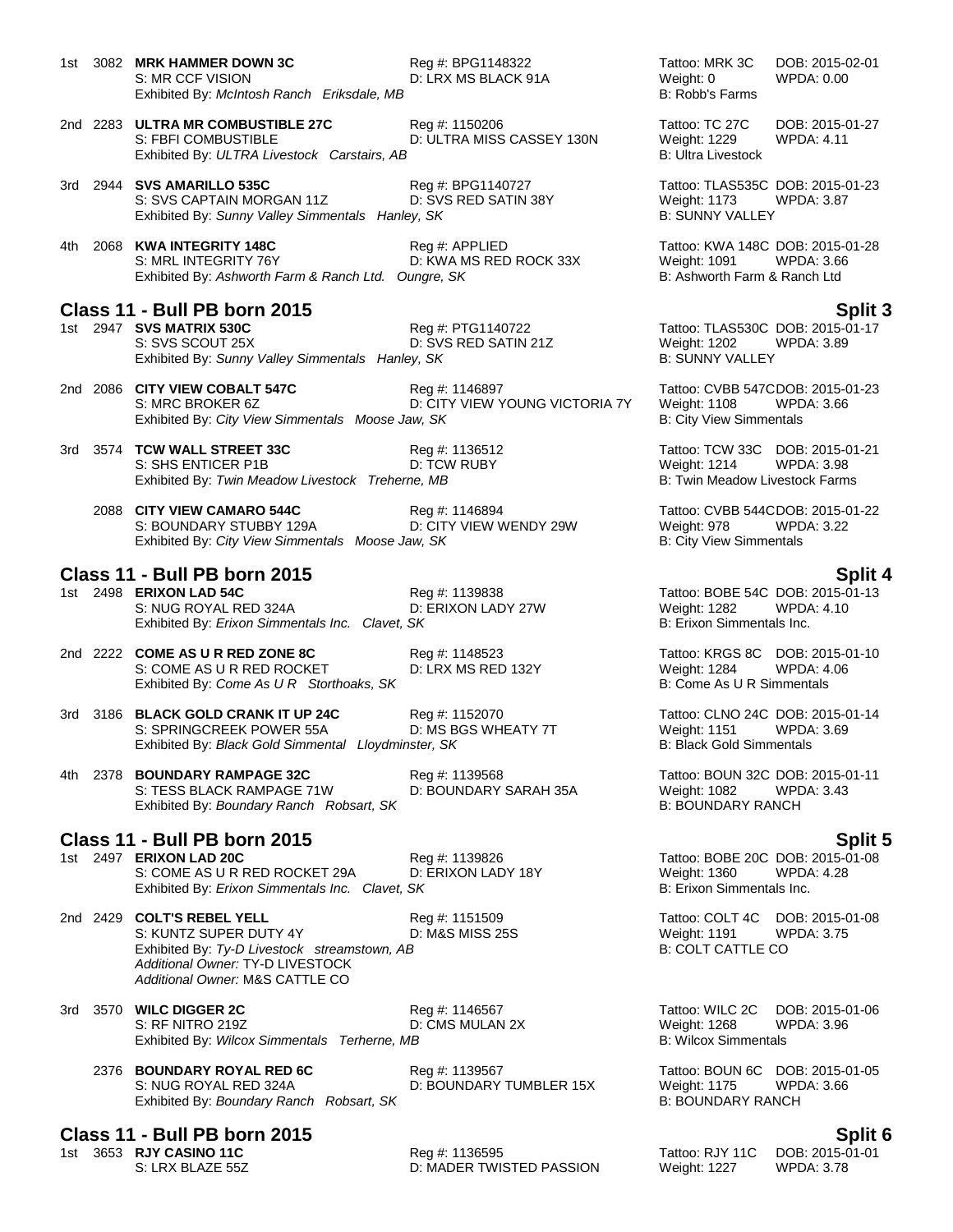Exhibited By: *High County Cattle Services Breton, AB* B: High Country Cattle Services *Additional Owner:* Rob & Deanne Young *Additional Owner:* Ron & Shelley Reich

- 2nd 3571 **WILC CARL 27C** Reg #: 1146560 Tattoo: WILC 27C DOB: 2015-01-04 S: FBF1 COMBUSTIBLE D: WILC MISS TANKER 1Z Weight: 1367 WPDA: 4.25 Exhibited By: *Wilcox Simmentals Terherne, MB* B: Wilcox Simmentals **B: Wilcox Simmentals** 
	- 2281 **ULTRA CROWD TEASER 2C** Reg #: PENDING Tattoo: TC 2C DOB: 2015-01-04 S: SVS CAPTAIN MORGAN 11Z D: TNT MISS SADIE M68 Weight: 1329 WPDA: 4.13<br>
	Exhibited By: ULTRA Livestock Carstairs, AB B: Ultra Livestock B: Ultra Livestock Exhibited By: ULTRA Livestock Carstairs, AB *Additional Owner:* Mader Ranches
	- 2673 **OVHF CASH FLOW 7C** Reg #: 1143173 Tattoo: JIL 7C DOB: 2015-01-02 S: HARVIE FRONT LINE 115A Exhibited By: *Harvie, Tinley Olds, AB* B: Tinley Harvie B: Tinley Harvie

- **Class 11 - Bull PB born 2015 Split 11** 3526 **ROCK STAR CAPONE 5C** Reg #: BPG 1146649 Tattoo: DJT 5C DOB: 2015-02-27 D: RF INTENSE 359A Exhibited By: *Lone Star Angus Sylvan Lake, AB* B: Rock Star Cattle
	- 2649 **WHS CHICKS DIG IT 19C** Reg #: 1151941 Tattoo: WHS 19C DOB: 2015-02-03 S: MADER TIPPIN POINT 200A D: WHS HANNAH AMARILLO 44A Weight: 956 WPDA: 3.27 Exhibited By: *Hannah Simmentals Didsbury, AB* B: Wade Hannah *Additional Owner:* Majestic Cattle Company
	- 2090 **CITY VIEW CUSTOMIZED 555C** Reg #: 1146905 Tattoo: CVBB 555CDOB: 2015-01-29 S: BOUNDARY STUBBY 129A D: CITY VIEW MISS 33Y Weight: 885 WPDA: 2.98 Exhibited By: *City View Simmentals Moose Jaw, SK* B: City View Simmentals B: City View Simmentals

## **Class 12 - Junior Division Calf Champion and Reserve Calf Champion Bull**

- 1st 2851 **WHEATLAND BULL 579C** Reg #: APPLIEDFOR Tattoo: LER 579C DOB: 2015-02-28<br>S: MR HOC BROKER D: WHEATLAND LADY 988W Weight: 1193 WPDA: 4.47 D: WHEATLAND LADY 988W Weight: 1193 Exhibited By: Wheatland Cattle Co. Bienfait, SK B: Wheatland B: Wheatland
- 2nd 3082 **MRK HAMMER DOWN 3C** Reg #: BPG1148322 Tattoo: MRK 3C DOB: 2015-02-01 S: MR CCF VISION D: LRX MS BLACK 91A Weight: 0 WPDA: 0.00 D: LRX MS BLACK 91A WEIGHT: 0 WPDA: 0.00 Exhibited By: McIntosh Ranch Eriksdale. MB Exhibited By: McIntosh Ranch Eriksdale, MB

# **Class 13 - Senior Division Calf Champion and Reserve Calf Champion Bull**<br>1st 2498 **ERIXON LAD 54C**

S: NUG ROYAL RED 324A D: ERIXON LADY 27W Weight: 1282 WPDA: 4.10<br>Exhibited By: *Erixon Simmentals Inc. Clavet. SK* B: Erixon Simmentals Inc. Exhibited By: *Erixon Simmentals Inc. Clavet, SK* 

2nd 3653 **RJY CASINO 11C** Reg #: 1136595 Tattoo: RJY 11C DOB: 2015-01-01 S: LRX BLAZE 55Z **D: MADER TWISTED PASSION** Weight: 1227 WPDA: 3.78<br>Exhibited By: *High County Cattle Services Breton, AB* B: High Country Cattle Services Exhibited By: *High County Cattle Services Breton, AB Additional Owner:* Rob & Deanne Young *Additional Owner:* Ron & Shelley Reich

**Class 14 - Bull PB born 2014 Split 1** S: STF ROYAL AFFAIR **D: WHEATLAND LADY 220Z** Weight: 2190 WPDA: 3.37<br>Exhibited By: Wheatland Cattle Co. Bienfait, SK **Bichold Bending** B: Wheatland Exhibited By: Wheatland Cattle Co. Bienfait, SK

Exhibited By: Maple Lake Stock Farms Hartney, MB

2nd 2521 **RLC HUSTLE 428B** Reg #: 1146239 Tattoo: RLC 428B DOB: 2014-03-30 S: SCSF BLK STRIDE 57Z D: RLC HUSSYS TEMPTRESS 1Y Weight: 1838 WPDA: 3.05<br>Exhibited By: Ridgeline Cattle Co. Parry, SK B: RIDGELINE CATTLE CO. Exhibited By: Ridgeline Cattle Co. Parry, SK

3rd 3666 **MAPLE LAKE PUBLICITY 4437** Reg #: 1150499 Tattoo: ML 4437B DOB: 2014-12-15

# **Split 0**

# **Split 0**

1st 2498 **Fall 2015-01-13**<br>
1st 2498 ERIXON LADY 27W<br>
2st 26 Weight: 1282 WPDA: 4.10

Reg #: 1129673 Tattoo: LER 435B DOB: 2014-02-10

S: WHEATLAND BULL 786T D: ACS MS WILLAMENA 9761W Weight: 1370 WPDA: 4.01<br>Exhibited By: Maple Lake Stock Farms Hartney, MB B: Maple Lake Stock Farms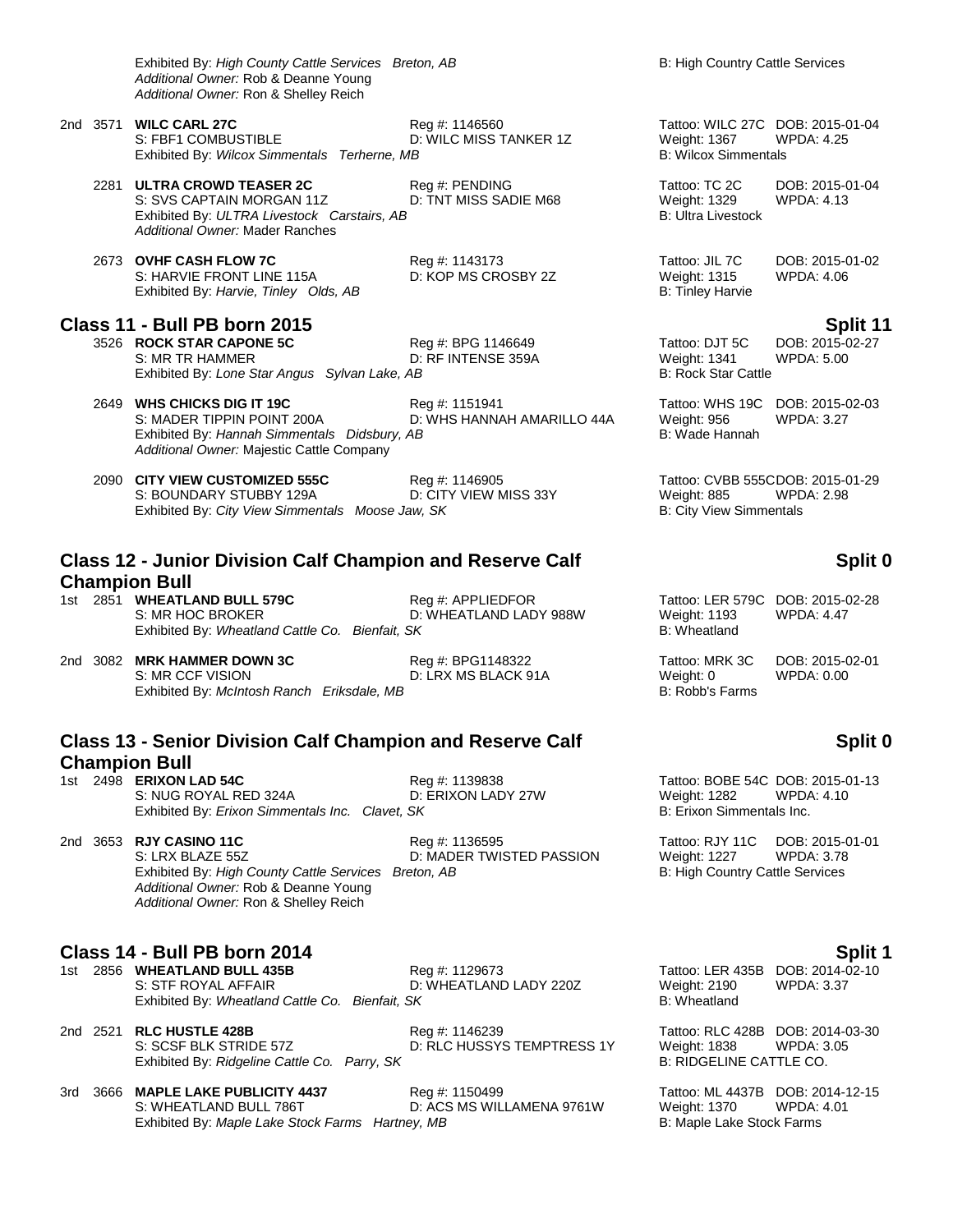# **Class 15 - Junior Champion and Reserve Junior Champion Bull Split 0**

- 1st 2856 **WHEATLAND BULL 435B** Reg #: 1129673 Tattoo: LER 435B DOB: 2014-02-10 S: STF ROYAL AFFAIR D: WHEATLAND LADY 220Z Weight: 2190 WPDA: 3.37 Exhibited By: *Wheatland Cattle Co. Bienfait, SK* B: Wheatland B: Wheatland
- 2nd 2521 **RLC HUSTLE 428B** Reg #: 1146239 Tattoo: RLC 428B DOB: 2014-03-30<br>S: SCSF BLK STRIDE 57Z D: RLC HUSSYS TEMPTRESS 1Y Weight: 1838 WPDA: 3.05 D: RLC HUSSYS TEMPTRESS 1Y Exhibited By: *Ridgeline Cattle Co. Parry, SK* B: RIDGELINE CATTLE CO.

# **Class 16 - Bull PB born 2013 Split 1**

- S: MRL HIGH VOLTAGE 155X Exhibited By: *High County Cattle Services Breton, AB* B: KOPP Farms *Additional Owner:* Rob & Deanne Young *Additional Owner:* Ron & Shelley Reich
- 2nd 3352 **XS ATOMIC LOAD 3A** Reg #: BPTG786712 Tattoo: XSC 3A DOB: 2013-01-08 S: REMINGTON LOCK N LOAD54U D: STF/RP GODDESS T097 Weight: 2600 Exhibited By: *Schlacter, Regan Humboldt, SK* B: Remington Land & Cattle
	- 2457 **RF THROTTLED 311A** Reg #: 788498 Tattoo: GNR 311A DOB: 2013-01-06 S: 3D BLK FULL THROTTLE **DEXAMPLE BEET ASSESSED BY A CHAIN 37U** Weight: 2518 WPDA: 2.40 Exhibited By: *Outlaw Cattle Co Hussar, AB* B: Rancier Farms

## **Class 17 - Senior Champion and Reserve Senior Champion Bull Split 0**

- 1st 3652 **KOP SPARTAN 113A** Reg #: 791081 Reg 2013-01-21<br>S: MRL HIGH VOLTAGE 155X D: KOP MS CROSBY 43Y Weight: 2735 WPDA: 2.64 S: MRL HIGH VOLTAGE 155X D: KOP MS CROSBY 43Y Weight: 2735 WPDA: 2.64 Exhibited By: *High County Cattle Services Breton, AB* B: KOPP Farms *Additional Owner:* Rob & Deanne Young *Additional Owner:* Ron & Shelley Reich
- 2nd 3352 **XS ATOMIC LOAD 3A** Reg #: BPTG786712 Tattoo: XSC 3A DOB: 2013-01-08 S: REMINGTON LOCK N LOAD54U D: STF/RP GODDESS T097 Weight: 2600 WPDA:<br>Exhibited By: Schlacter, Regan Humboldt, SK B: Remington Land & Cattle Exhibited By: Schlacter, Regan Humboldt, SK

# **Class 18 - Grand Champion and Reserve Grand Champion Bull Split 0**

- S: MRL HIGH VOLTAGE 155X D: KOP MS CROSBY 43Y Weight: 2735 WPDA: 2.64 Exhibited By: *High County Cattle Services Breton, AB* B: KOPP Farms *Additional Owner:* Rob & Deanne Young *Additional Owner:* Ron & Shelley Reich
- 2nd 2856 **WHEATLAND BULL 435B** Reg #: 1129673 Tattoo: LER 435B DOB: 2014-02-10 S: STF ROYAL AFFAIR D: WHEATLAND LADY 220Z Weight: 2190 WPDA: 3.37 Exhibited By: *Wheatland Cattle Co. Bienfait, SK* B: Wheatland

### **Class 19 - Produce-of-Dam Split 1**

- 1st 2323 **Produce-of-Dam** Exhibited By: *Trendsetter Livestock Big Valley, AB*
- 2nd 3575 **Produce-of-Dam** Exhibited By: *Twin Meadow Livestock Treherne, MB*
	- 3298 **Produce-of-Dam** Exhibited By: *Rancier Farms Killam, AB*

### **Class 20 - Get-of-Sire Subset 1 Split 1 Split 1 Split 1 Split 1 Split 1 Split 1 Split 1 Split 1 Split 1 Split 1 Split 1 Split 1 Split 1 Split 1 Split 1 Split 1 Split 1 Split 1 Split**

- 1st **Get-of-Sire** Exhibited By: *Come As U R Storthoaks, SK*
	- 2298 **Get-of-Sire** Exhibited By: *M & R Cattle Co. Wimborne, AB*
	- 2853 **Get-of-Sire** Exhibited By: *Wheatland Cattle Co. Bienfait, SK*

1st 366 **Kop 3652 Reg #: 791081**<br>1st Kop MS CROSBY 43Y Meight: 2735 WPDA: 2.64

Tattoo: KOP 113A DOB: 2013-01-21<br>Weight: 2735 WPDA: 2.64